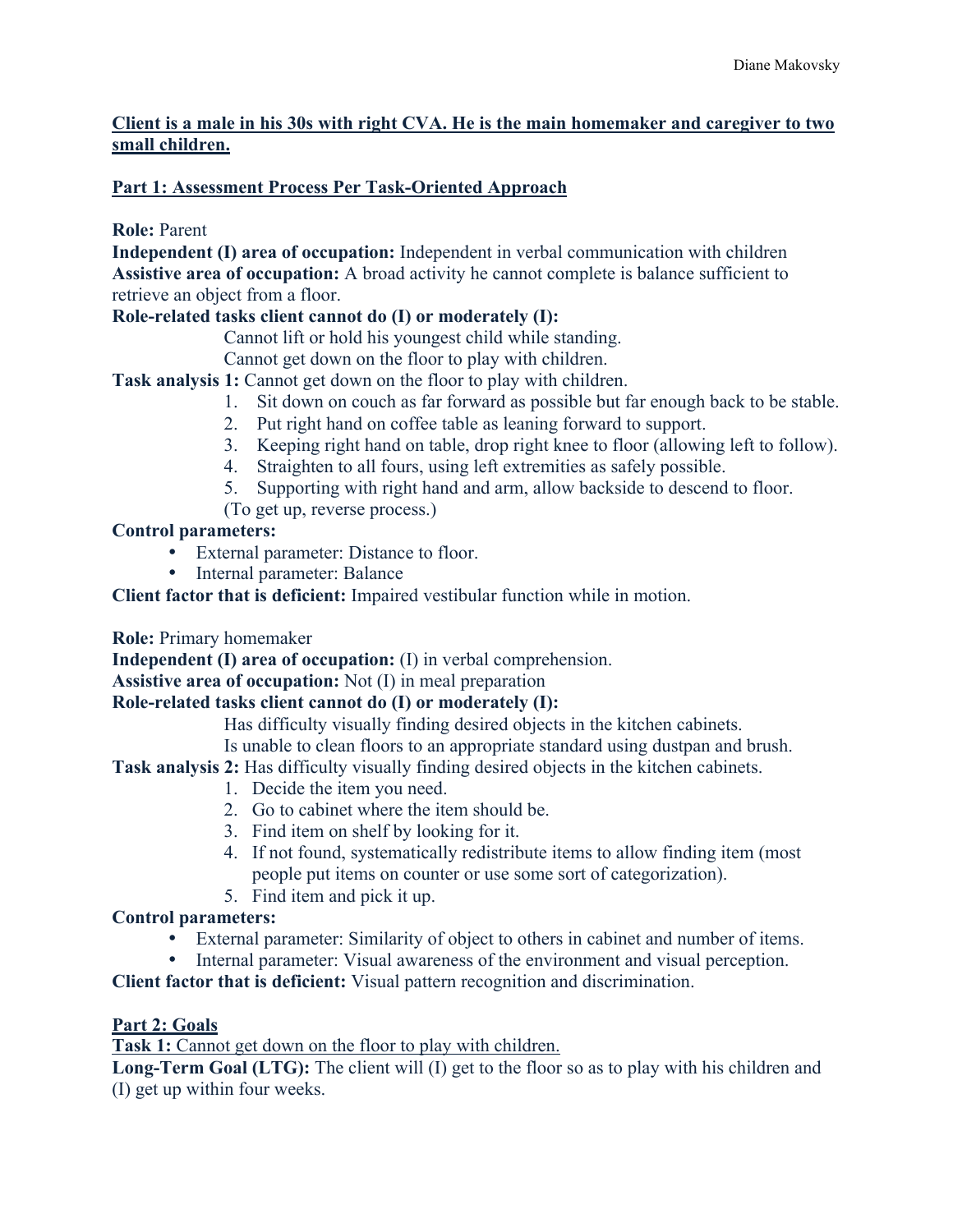**Short-Term Goal (STG):** The client will demonstrate (I) in the ability to bend and retrieve a soft toy safely from the floor from a seated position within two weeks.

**Task 2:** Has difficulty visually finding desired objects amongst supplies in the kitchen cabinets. **Long-Term Goal (LTG):** The client will demonstrate (I) in finding and retrieving all the items necessary to make a meal from the kitchen cabinets and refrigerator in four weeks.

**Short-Term Goal (STG):** The client will be able to (I) select three specifically named packaged food items consecutively from the cabinet shelves within two weeks.

#### **Part 3: Treatment Principle**

#### **Approach:** Restorative

**Method:** Repeatedly flexing the pelvis, using postural muscles, and extending bilateral (B) upper extremities (UE) to retrieve objects from the floor while seated is a form of active weight shifting that Donato and Pulaski (2011, p. 202) described will improve balance during sitting, standing, and functional activities, resulting in enhanced vestibular balance and motor control, which is a first step in the client being able to get on the floor in order to play with his children.

#### **Approach:** Restorative

**Method:** Training the client to select the correct grocery items off a shelf will increase his ability to register and discriminate objects in the visual field. Gillen (2011, p. 430) noted that participating in daily living tasks relies on high-order visual processing and suggested that a functional approach is the most appropriate (Gillen, 2011, p. 431) and even described an activity of reaching for groceries on shelves (Gillen, 2011, p. 435).

#### **Part 4: Treatment Activity**

**Activity:** In a 15-minute, home care appointment in the client's living room, the client will be asked to sit down in a chair with his back against the backrest. The occupational therapist (OT) will sit or stand opposite client and ask him to catch a 5-inch diameter ball. The OT will begin by tossing the ball centrally, and ask the client to toss the ball back, and slowly move outward from the midline alternating left and right. When the client is comfortable with this exercise, he will be asked to move slightly forward, moving his back from the backrest, to a position where he still feels stable. The OT will continue throwing the ball as before. Next, the OT will put some items down on the floor near the client's feet, having confirmed that the client can hold the item in either the involved or non-involved hand. The OT will place one item on the left, one on the right, and one in front of client. If available, these items will be some of the bigger stuffed animals or other of the children's toys so that they are at least five inches in height off the floor. The client will be asked to pick these items up one at a time from his seated position, alternating hands and picking up an item on the right, center, and left and handing them to the OT. Then the OT will put the items down and repeat in the opposite direction. The client has the option to use both hands if needed. As time permits, the activity will change by first moving the same objects away from the client by three inches and repeating the retrieval sequence. If time permits, and as the client's endurance and stability dictate, the OT will place smaller items, closer to the ground, close to client who will repeat with both UEs. Adjustments will be made dependent upon client's ability to perform these tasks to keep a just-right level of challenge. One adjustment might be to ask the client to move to a couch, which has less support and requires more postural control.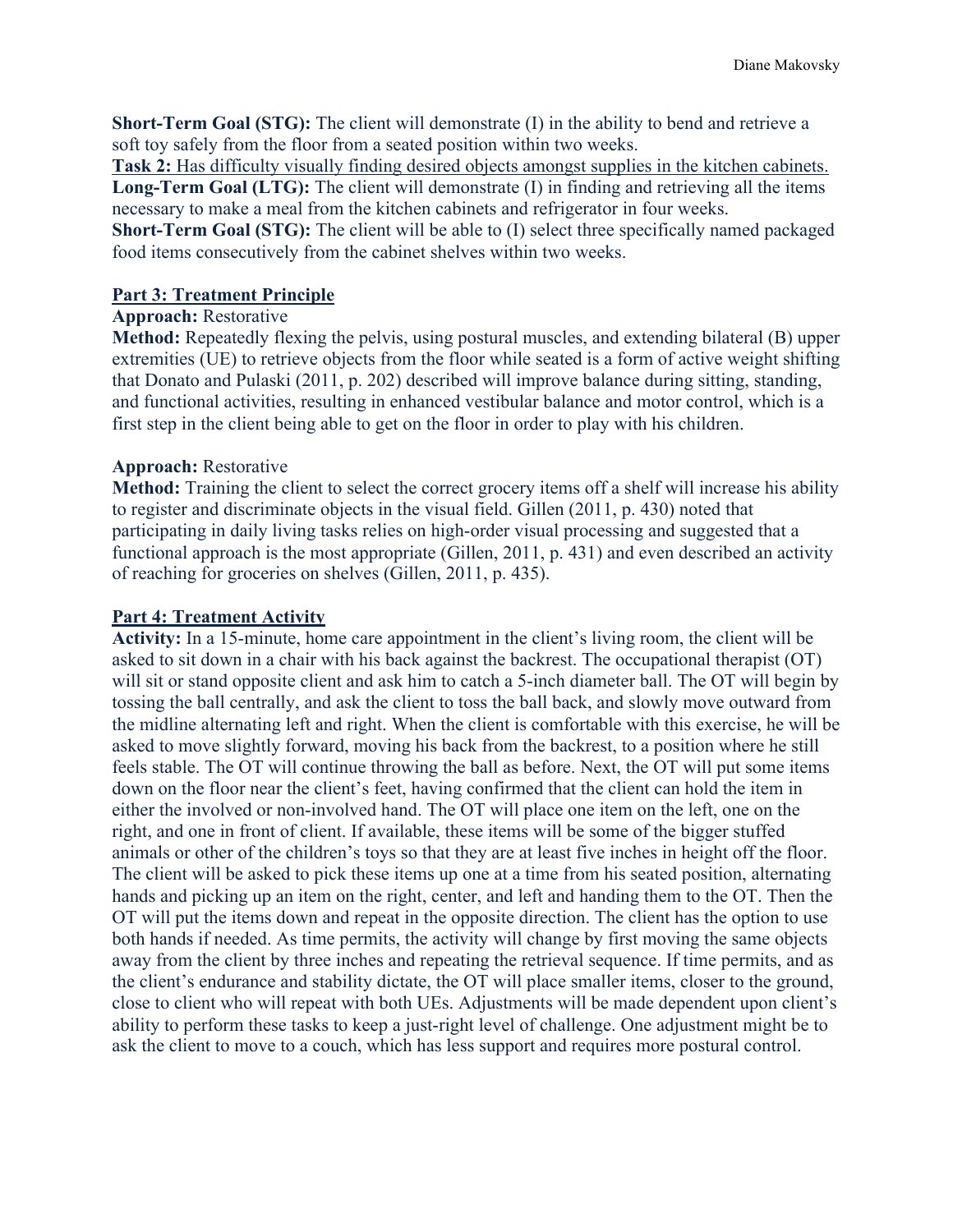**Setup:** OT sits or stands opposite client for ball tossing, and stands near for spotting or support for the other activity depending on client's ability. OT brings balls and three other soft objects that stand 5 inches from floor and 3 inches from floor. When possible, OT uses items available in home, which have more meaning for the client.

**Client expectations:** Client is able to seat himself, follow directions, and be aware enough of his stability and endurance to tell the OT when he is feeling unstable or in need of help.

**OT expectations:** OT has knowledge of postural control, normal and cardiovascualar accidentrelated (CVA) limitations, and safety concerns related to vestibular dysfunction and visual perception. OT adjusts the level of difficulty to provide a just right challenge.

**Activity:** In a 15-minute, home care appointment in client's kitchen, OT will first ask the client to put away a number of grocery items. The client will be asked to verbally describe what he is doing, including mentioning the item he is putting away and anything he notices as he puts the items on the shelves, such as what he is placing the item near. Once all the items are shelved, the OT will explain to the client that she would now like him to find and take some items off the shelves, and put them on the table. Some, but not all, items may be the ones he just put on the shelf. Again, the client will be asked to provide a running narrative. Based on level of success at finding the items, the OT will cue or ask the client about his processing and ability to see and find things. If necessary, the OT will provide guidance to find an item by making the client aware of it, such as saying "if you look to the left are you able to find it?" As time allows, a similar search can be executed in the utensil draw or the refrigerator.

**Setup:** OT will either remove items from kitchen shelves and place them on table or countertop, or if able to arrange in advance, client's partner will have either shopped and not put away nonperishable items or taken items out of cabinets and put in bag.

**Client expectations:** Client is able to stand and walk. Client is able and willing to follow directions. Client is able to pick up and hold grocery items in either one or both hands.

**OT expectations:** OT will need to set up for activity, which may include bringing or taking items off the shelf. OT will request client communicate verbally what he is doing as he puts groceries away, and cue appropriately to maintain verbal recitation, and ask questions as appropriate and necessary to enable client to relate what is around the items he puts and takes off the shelves. As per Abreu and Toglia (1987, p. 444), the OT will teach the client to recognize and correct errors in performance through feedback.

#### References

- Donato, S. M., & Pulaski, K. H. (2011). Overview of balance impairments: Functional implications. In G. Gillen (Ed.), *Stroke rehabilitation: A function-based approach* (pp. 189-209). St. Louis, MO: Elsevier.
- Gillen, G. (2011). Managing visual and visuospatial impairments to optimize function. In G. Gillen (Ed.), *Stroke rehabilitation: A function-based approach* (pp. 417-437). St. Louis, MO: Elsevier.